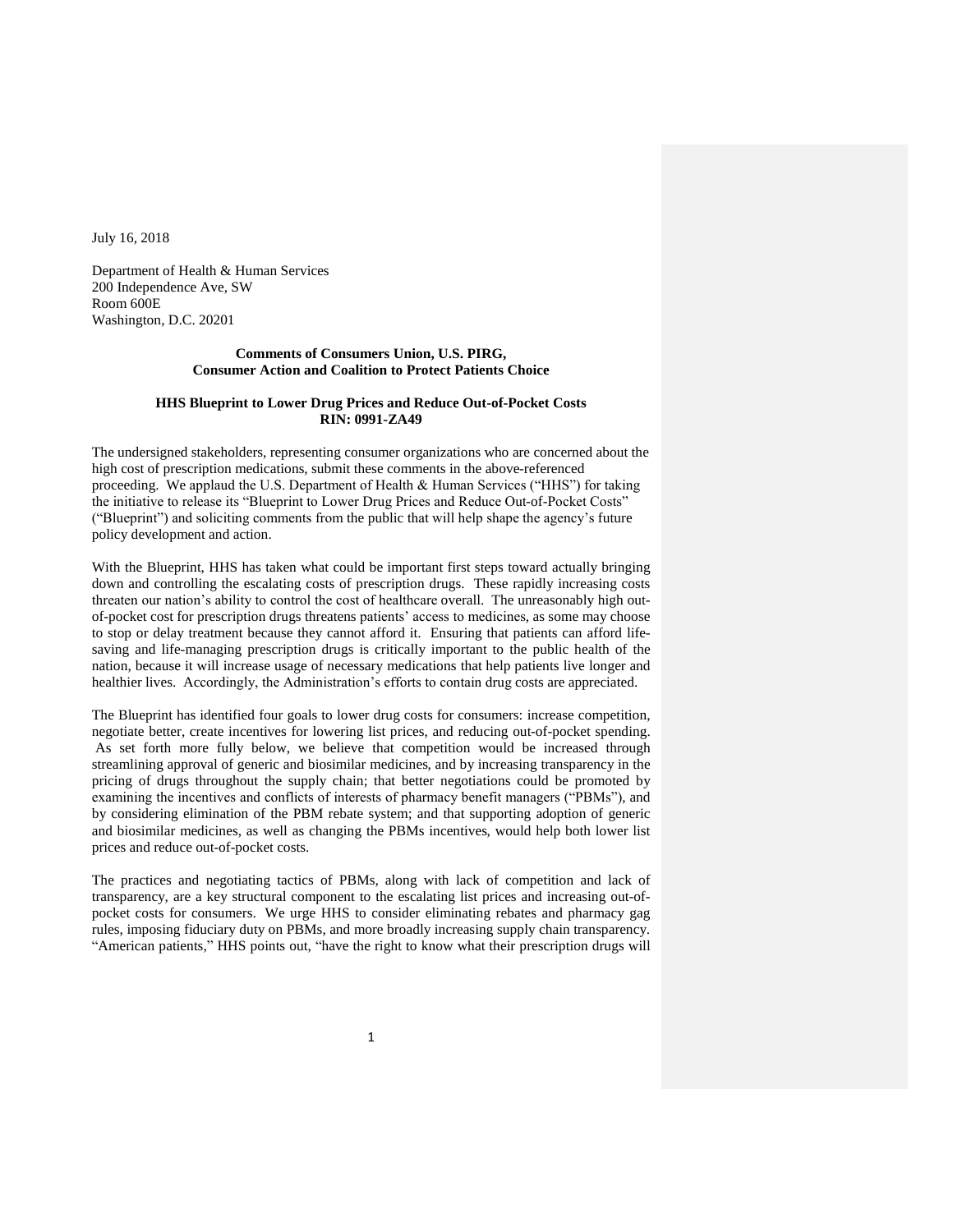really cost before they get to the pharmacy."<sup>1</sup> Accordingly, we support Secretary Azar's proposal to "fundamentally ... re-examine the role of pharmacy benefit managers."

Besides reining in PBMs, we urge HHS to consider eliminating "gag clauses" that prevent pharmacists from telling customers how they can sometimes save on prescriptions by paying in cash, and to stop pharmaceutical companies from engaging in anticompetitive schemes to game the regulatory approval process to delay the entry of lower-cost generic drugs.<sup>3</sup>

#### **Problems in the PBM Market Raise Costs and Drug Prices for Consumers.**

Although PBMs offer the potential to control pharmaceutical costs, there has been a pattern of conflicts of interest, self-dealing and anticompetitive conduct, all of which ultimately means that consumers pay more for the drugs they need than they should. After a comprehensive study, the White House Council of Economic Advisers found that the three large PBMs control more than 85% of the market, "which allows them to exercise undue market power against manufacturers and against health plans and beneficiaries they are supposed to be representing, thus generating outsized profits for themselves."<sup>4</sup> Indeed, PBMs make larger profits than any other players involved in the drug supply chain (distributors, insurers, or pharmacies).<sup>5</sup> PBMs take advantage of a lack of transparency, misaligned incentives, and conflicts of interest. Ultimately this leads to higher drug costs. $<sup>6</sup>$ </sup>

#### **PBM Consolidation and Integration Harms Competition**

 $\overline{a}$ 

We affirm the Administration's focus on the benefits of increasing transparency and decreasing concentration in the PBM industry. Transparency is necessary for consumers to evaluate products carefully, to make informed choices, and to secure the full range of services they desire. The PBM market lacks the essential elements for a competitive market: (1) transparency, (2) choice and (3) a lack of conflicts of interest.<sup>7</sup> The lack of enforcement, regulation, and competition has created a situation in which PBMs reign free to engage in anticompetitive and deceptive conduct that harms consumers, employers, unions, and pharmacists.<sup>8</sup> The profits of

<sup>&</sup>lt;sup>1</sup> Blueprint to Lower Drug Prices and Reduce Out-of-Pocket Costs, Request for Information, U.S. Department of Health & Human Services ("HHS"), May 14, 2018**.**

<sup>&</sup>lt;sup>2</sup> Secretary Alex Azar Interview on CNBC's Squawk Box, May 11, 2018 at https://www.cnbc.com/2018/05/11/azarsays-everybody-is-wetting-their-beak-on-high-drug-list-prices.html.<br><sup>3</sup> See 6 Ways Twyn 's Dwys Brice Blan Could Lawer By Costs, Lise.

*See 6 Ways Trump's Drug Price Plan Could Lower Rx Costs,* Lisa L. Gill, Consumer Reports, May 11, 2018, https://www.consumerreports.org/drug-prices/ways-trumps-drug-plan-could-lower-rx-costs/.

<sup>&</sup>lt;sup>4</sup> Reforming Biopharmaceutical Pricing at Home and Abroad, The Council of Economic Advisors, White Paper, February 2018.

<sup>5</sup> *Hidden Profits in the Prescription Drug Supply Chain*, Charlie Grant, February 24, 2018, Wall Street Journal. 6 *Id.*

<sup>7</sup> *"Protecting Consumers and Promoting Health Insurance Competition,"* Testimony of David Balto, Before House Judiciary Committee, Subcommittee on Courts and Competition Policy, October 8, 2009 at

http://www.dcantitrustlaw.com/assets/content/documents/CAP/protecting%20consumers.pdf .

<sup>8</sup> *How PBMs Make Drug Pricing Problem Worse*, David Balto, August 31, 2016, The Hill; *The State of Competition in the Pharmacy Benefits Manager and Pharmacy Marketplaces*, Hearing before Subcomm. on Regulatory Reform, Commercial and Antitrust Law, House Comm. on the Judiciary, November 17, 2015 (statement for record of Lynn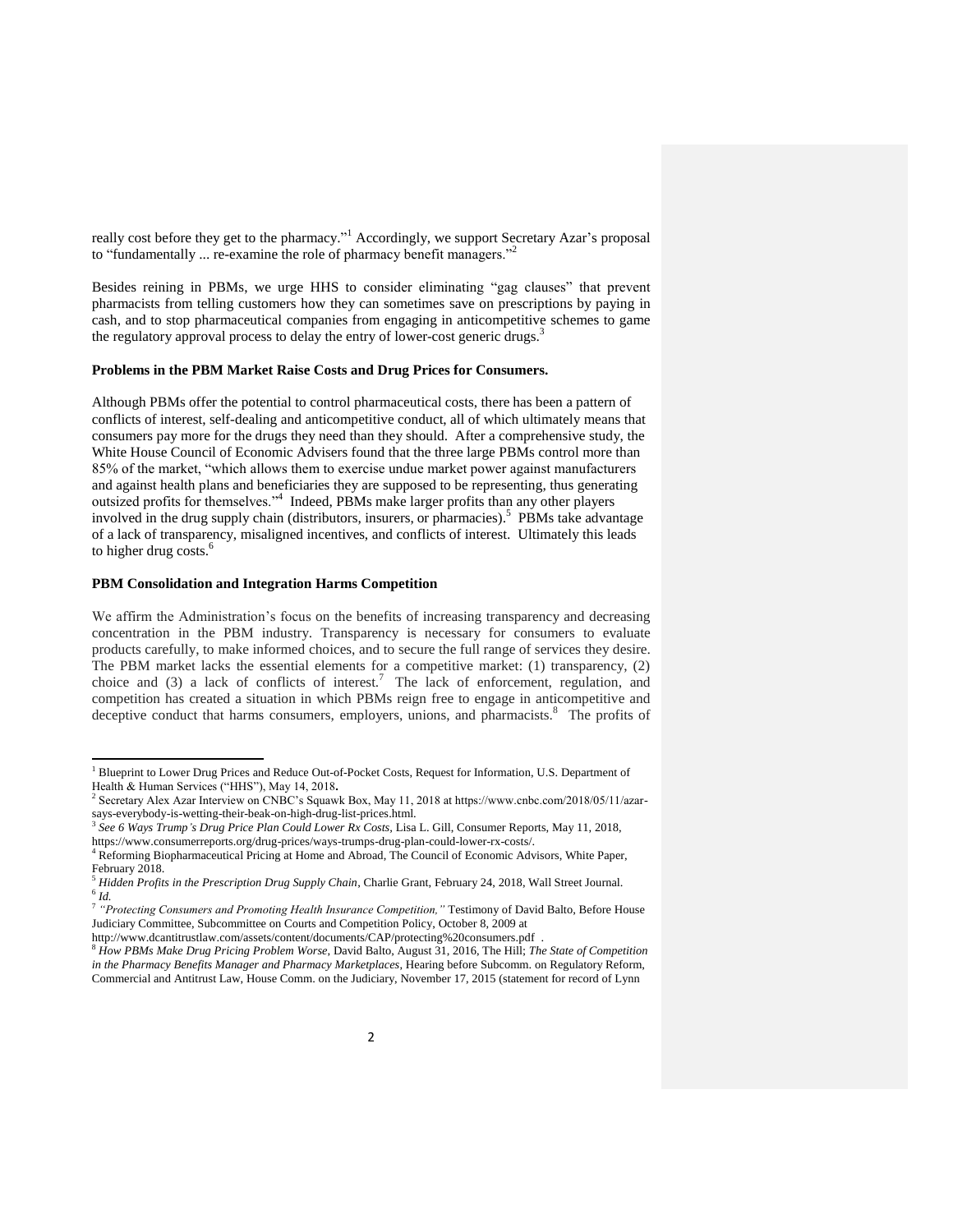the major PBMs are increasing at a rapid pace, and now exceed \$6 billion annually.<sup>9</sup> PBMs are not adequately fulfilling their function in controlling costs – indeed, PBM profits are increasing at the same time drug costs increase, in part because PBMs secure higher rebates from the increased prices charged. Plan sponsors (employers and unions) cannot attack this problem, because PBMs fail to provide adequate transparency, and because of the lack of competition.

Currently, three PBMs (CVS Caremark, Express Scripts, and UnitedHealth's OptumRx) control 85% of their tier in the drug supply chain.<sup>10</sup> OptumRx is already vertically integrated in common ownership with a health insurer. Two pending vertical mergers between PBMs and insurers (CVS/Aetna and Express Scripts/Cigna) would further exacerbate the concerns associated with an already concentrated and anticompetitive PBM market. PBMs must be free of conflicts of interest that arise from common ownership with their own pharmacies or their own health insurer. What health plans and employers are fundamentally wanting to purchase when they contract with a PBM is the services of an "honest broker" to secure the lowest prices and best services from both pharmaceutical manufacturers and from pharmacies. When the PBM is commonly owned with the entity it is supposed to bargain with, or has its own mail order operations, there is an inherent conflict of interest, which can lead to deception, anticompetitive conduct, and higher prices.

The three major PBMs clearly face this conflict, since they own mail order operations, specialty pharmacies, and, in the case of CVS Caremark, the largest retail and specialty pharmacy chain and the dominant long-term care pharmacy. If the two pending mergers referenced above are permitted, all three major PBMs would own their own health insurer as well. While vertical mergers do not directly eliminate rivals, they enhance the ability and incentive for the merged firm to behave in ways that harm competition and consumers. In the PBM context, there are already problems with conflicts of interest and a lack of transparency, and those concerns would be exacerbated by these mergers.<sup>11</sup> Without independent health insurers to question the costs, there's no one to police the PBM rebate scheme or to make sure rebate savings are shared with consumers. Maintaining independent entities in the drug supply chain allows for more scrutiny over pricing.

 $\overline{a}$ 

Quincy and George P. Slover, Consumers Union), https://consumersunion.org/research/the-state-of-competition-inthe-pharmacy-benefits-manager-and-pharmacy-marketplaces/.

Reforming Biopharmaceutical Pricing at Home and Abroad," The Council of Economic Advisors, White Paper, February 2018.

<sup>&</sup>lt;sup>10</sup> Testimony of David Balto Before the California Senate Committee on Business Practices and Economic Development, March 20, 2017 at

http://www.dcantitrustlaw.com/assets/content/documents/testimony/PBM%20Testimony.Balto.pdf .

<sup>11</sup> That is why the leading consumer competition advocacy association opposes these mergers. *See* Letter from Diana Moss, President of American Antitrust Institute, to Assistant Attorney General of the Antitrust Division, Makan Delrahim, March 26, 2018; *Why the DOJ Must Block the Cigna-Express Merger*, David Balto, The Hill, March 27, 2018; *CVS-Aetna Merger is a Robber Baron's Dream Come True*, David Balto, The Hill, December 6, 2017; testimony of George Slover, Consumers Union, Competition in the Pharmaceutical Supply Chain: The Proposed Merger of CVS Health and Aetna, Hearing before Subcomm. on Regulatory Reform, Commercial and Antitrust Law, House Comm. on the Judiciary, Feb. 27, 2018, https://judiciary.house.gov/wpcontent/uploads/2018/02/Slover-Testimony.pdf.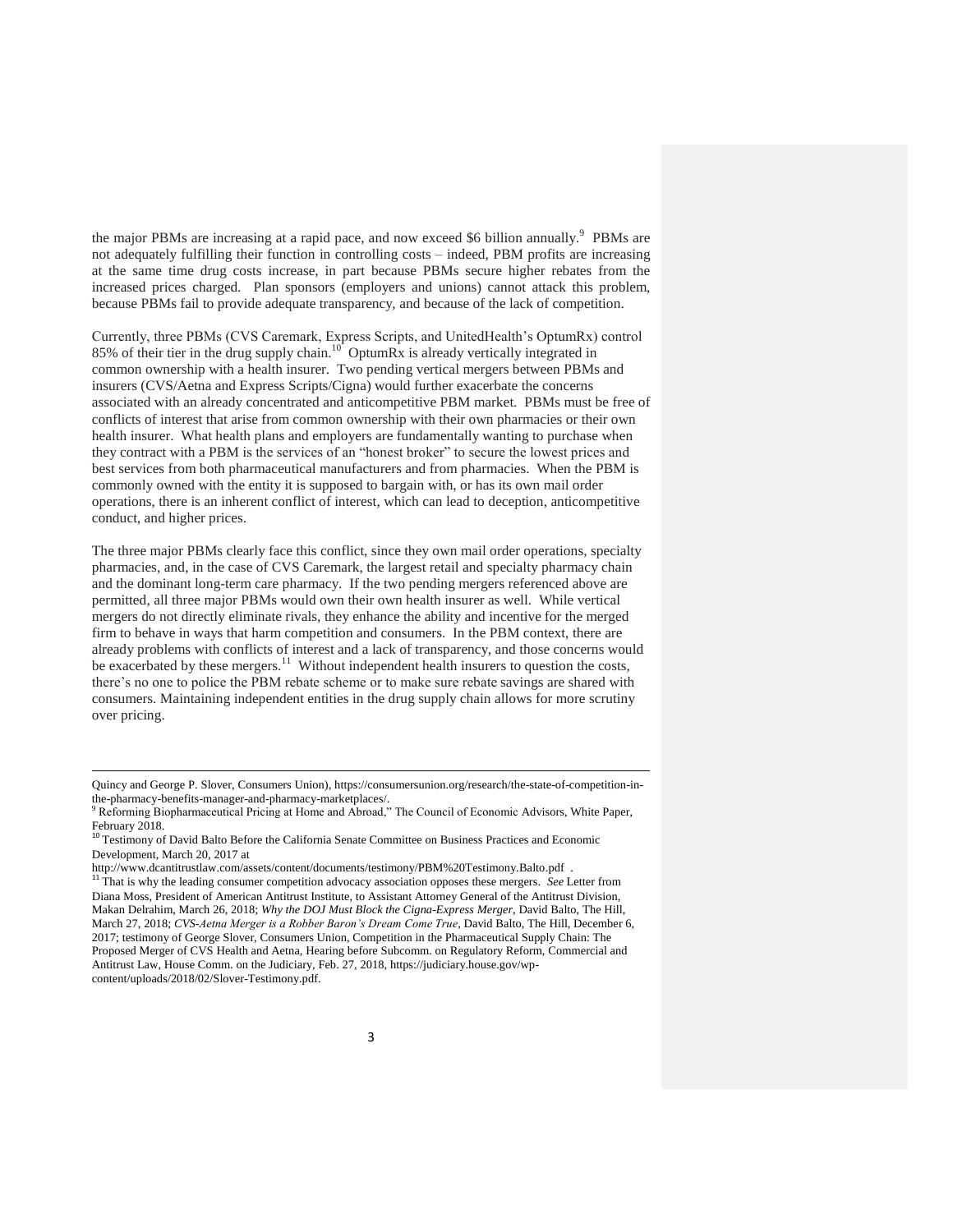That's why we are urging the Justice Department to thoroughly investigate these mergers, and to oppose them outright if the concerns we see are borne out. That would be the most effective way of preventing the increased harm to competition and consumers.

### **Skewed PBM Incentives Lead to Increased List Prices**

As Secretary Azar has highlighted, the PBM rebate system exacerbates the conflicts of interest, which leads to inflating the list prices of prescription drugs, ultimately making consumers pay more.<sup>12</sup> The role of the PBM has evolved over time, and increasingly PBMs are able to "play the spread" by not properly sharing the savings they secure in under-the-table rebates from drug manufacturers. (The rebates are effectively under the table, since the PBMs refuse to disclose information about the amount of the rebates). PBMs earn enormous profits by negotiating rebates and discounts with drug manufacturers in exchange for promoting certain drugs on their preferred formulary, or for engaging in drug substitution programs. PBMs also negotiate contracts with pharmacies to determine how much the pharmacists will be paid for dispensing medication and providing services.

By paying a lower reimbursement rate to pharmacies, while failing to adequately disclose reimbursement rates and manufacturer rebates, PBMs generate substantial hidden profits. In both respects, PBMs can play the spread by failing to disclose these forms of indirect compensation. Keeping the size of these rebates hidden denies purchasers important information that impacts their buying decisions. As a result, this lack of information often results in higher costs for consumers, health plans, employers, and other plan sponsors.

Rebates also create an inherent and perverse incentive for PBMs to actually support higher drug list prices, because that can make room for higher rebates. Generally, the more expensive the list price of the drug, the higher the rebate the PBM can obtain – and often there are higher co-pays as well.<sup>13</sup> That is a big part of the reason rebates have been increasing over the past several years. And because the market is not competitive or transparent, those rebates or kickbacks are increasingly pocketed by the PBMs, and health plans and consumers have few means of either policing or escaping from the resulting higher costs.

In fact, PBM profits have skyrocketed over the past 15 years. Since 2003, the two largest PBMs – Express Scripts and CVS – have seen their profits increased by almost 600%, from \$900 million to nearly \$6 billion.<sup>14</sup> It's no surprise that rebates have more than doubled, to over \$153 million, in the last five years.<sup>15</sup> How much of these rebates and other discounts to PBMs were actually passed on to consumers? What we do know is that consumers' out-of-pocket costs went up. Eliminating rebates would dismantle the incentive structure that has perversely encouraged

 $\overline{a}$ 

<sup>&</sup>lt;sup>12</sup> Secretary Alex Azar Interview on CNBC's Squawk Box, May 11, 2018 at

https://www.cnbc.com/2018/05/11/azar-says-everybody-is-wetting-their-beak-on-high-drug-list-prices.html. <sup>13</sup> *Id.*

<sup>14</sup> *See, e.g.*, David Balto, *How PBMs Make the Drug Price Problem Worse*, The Hill (August 31, 2016).

<sup>&</sup>lt;sup>15</sup> The Gross to Net Bubble Topped \$150 billion in 2017, Adam J. Fein, Drug Channels, April 24, 2018 at https://www.drugchannels.net/2018/04/the-gross-to-net-rebate-bubble-topped.html.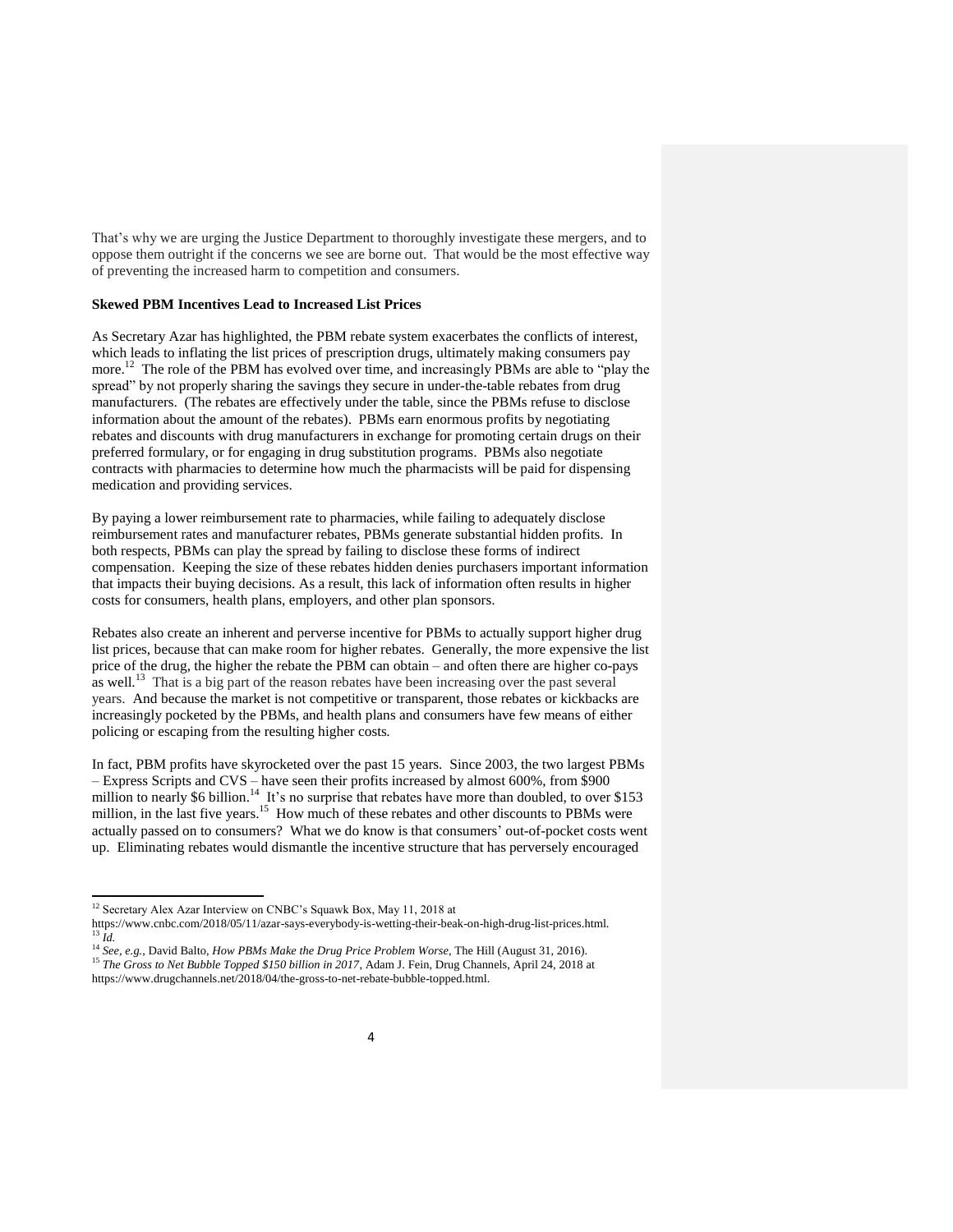PBMs to negotiate for higher list prices and to choose medications that are more expensive to consumers.

PBMs do not currently have to answer to anyone. They are essentially unregulated, and contend that they have no fiduciary duty to the health plans and employer customers on whose behalf they are supposedly negotiating. To ensure that the PBM is fulfilling the interests of its customers, the Administration should make clear that PBMs owe a fiduciary duty to the entities for which they are managing pharmaceutical benefits.

## **Reducing Patient Out-of-Pocket Spending by Eliminating Gag Clauses**

We also welcome HHS's efforts to eliminate pharmacy gag clauses that prevent pharmacists from informing consumers of lower priced alternatives. In a competitive market we would expect providers would have the ability to guide consumers to the best products at the lowest cost. The fact that PBMs can prevent pharmacies from disclosing this information demonstrates their market power and a clear market failure. In the absence of competition working as it should, regulation is necessary to ensure that consumers are protected.

As consumers face rising prescription drug costs, HHS should prohibit PBMs from inserting provisions in their contracts with pharmacists that keep pharmacists from telling consumers about lower cost alternatives or that the cash price for a prescription drug may be less expensive than their insurance co-pay. In other words, the gag clause prevents a pharmacist from voluntarily telling a customer about lower cost alternatives or that she could save money by paying cash for a prescription drug rather than using her health insurance. The only purpose of the gag clause is to conceal the costs of prescription drugs from consumers at the pharmacy, causing consumers to pay more, with the only clear benefit going to the PBM's bottom line.

Unfortunately, most consumers are not provided with a full set of information when purchasing a prescription drug. It is not obvious to a consumer that sometimes the cheapest way to buy prescription drugs at the pharmacy is to pay cash rather than to use her insurance plan. When those situations arise, a pharmacist should be allowed to do the right thing so consumers can make an informed purchase and save money.

Secretary Azar is right to call out gag clauses as "unacceptable" and to work with Congress on legislation prohibiting PBMs from requiring, implementing, and enforcing gag clauses, because consumers have a right to know the costs of their prescription drugs. However, HHS should not wait for legislation; it should take action immediately where it can, starting with Medicare and Medicaid, as gag clauses serve no procompetitive purpose and their elimination would be an important step towards increasing drug pricing transparency for consumers.

### **Stop Brand Pharmaceutical Companies From Gaming the FDA Review and Approval Process to Block Competition**

Finally, we also support efforts to promote generic and biosimilar competition. Generic competition saves consumers billions of dollars every year. Currently, the U.S. Food and Drug Administration ("FDA") approves potentially dangerous drugs under Risk Evaluation and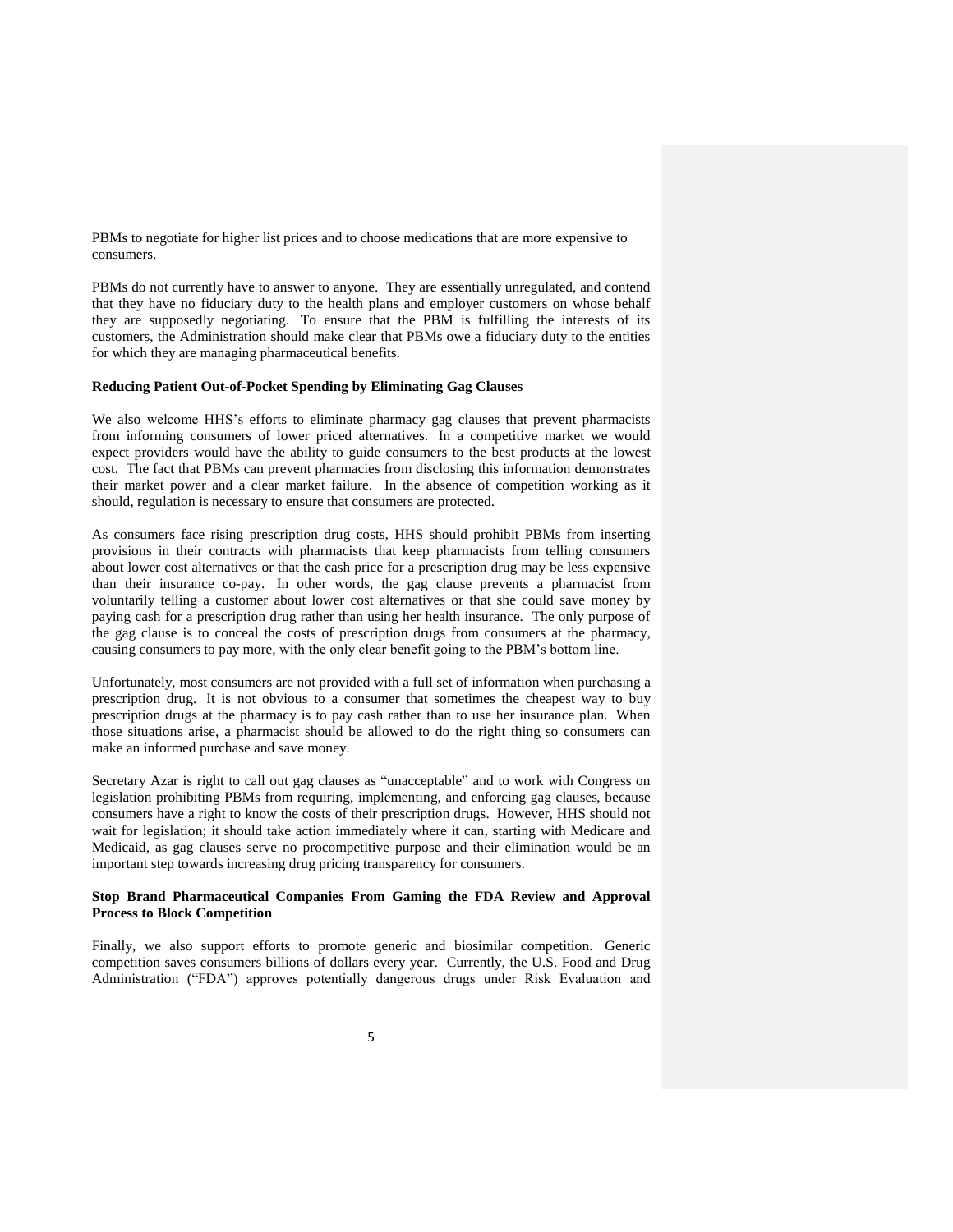Mitigation Strategies ("REMS") programs when a drug's benefits outweigh its risks. Under FDA rules, generic companies need access to brand samples to conduct drug product development and bioequivalence studies necessary for FDA approval. But certain pharmaceutical companies have misused the FDA safety rules imposed in connection with FDAmandated REMS, to forestall competition by refusing to supply manufacturers samples needed to develop more affordable generic alternatives and satisfy FDA approval requirements. In other words, branded drug manufacturers will refuse to sell samples to generic firms under the guise of safety, but with the real purpose of maintaining their monopolies. These access delays due to REMS abuse cost patients and taxpayers more than \$5 billion each year, and put needed medication out of reach for millions of consumers.<sup>16</sup>

These abuses are examples of how the regulatory process can be misused as a tool to delay effective competition.<sup>17</sup> One of the most pernicious ways for a company to acquire or maintain market power in a regulated market can be through abuse of government processes.<sup>18</sup> The cost to the company engaging in such abuse typically is minimal, while the anticompetitive harms resulting from such abuse often are significant.<sup>19</sup> Anticompetitive conduct through regulatory process abuse can be especially pernicious. When one company acquires and enjoys a leading position in the marketplace, we can normally expect other companies to rise up and compete against it. But abuse of the regulatory process blocks these natural competitive forces in ways that are very difficult to overcome. That is especially the case in the pharmaceutical industry, where regulatory approval is a necessary condition for market entry.

The Federal Trade Commission has indicated that a brand-name drug maker's refusal to sell samples to potential generic rivals could be an antitrust violation.<sup>20</sup> Meanwhile, FDA Commissioner Scott Gottlieb is making it a top priority to stop drug manufacturers from gaming the patent system to block generic competitors. In his words, drug makers must "end the shenanigans" that prevent competing products from reaching the market.<sup>21</sup> HHS Secretary Azar has stated that "it's time to shed light on these practices and call out the manufacturers who may be abusing the rules that built our free market for drugs. They're using laws intended to promote the public health to pad their profits instead."<sup>22</sup>

Despite clear statements from Congress, the FDA, and Secretary Azar that drug firms should not abuse REMS programs to block or delay generic or biosimilar competition,  $23$  complaints about

 $\overline{a}$ 

**Comment [SG1]:** I'd rather not inject what will be read as a criticism of the FTC.

<sup>&</sup>lt;sup>16</sup>Lost Prescription Drug Savings from the Use of REMS Programs to Delay Market Entry, Alex Brill, MatrixGlobal Advisors, July 2014. <sup>17</sup> *Removing Obstacles to Generic Drug Competition*, Center for American Progress, David Balto, June 23, 2009, at

<sup>20.</sup>

<sup>18</sup> *Id.*

<sup>19</sup> *Id.*

<sup>&</sup>lt;sup>20</sup> Prepared Statement of Federal Trade Commission, Before the United States House of Representatives Judiciary Committee Subcommittee on Regulatory Reform, Commercial and Antitrust Law on "Antitrust Concerns and the FDA Approval Process" Washington, D.C., July 27, 2017.

<sup>&</sup>lt;sup>21</sup> Drug Company Shenanigans Come Under Federal Scrutiny," New York Times, April 14, 2018.

<sup>&</sup>lt;sup>22</sup> Remarks on Drug Pricing Blueprint, Alex M. Azar II, HHS, May 14, 2018.

<sup>&</sup>lt;sup>23</sup> Prepared Statement of FTC, at  $7$  citing to FDAAA subsection f(8) states that no holder of a REMS-covered drug shall use an aspect of the REMS to "block or delay approval" of an ANDA. 21 U.S.C. § 355-1(f)(8) and Center for Drug Evaluation and Research, FDA, Risk Evaluation and Mitigation Strategy (REMS) Public Meeting (July 28,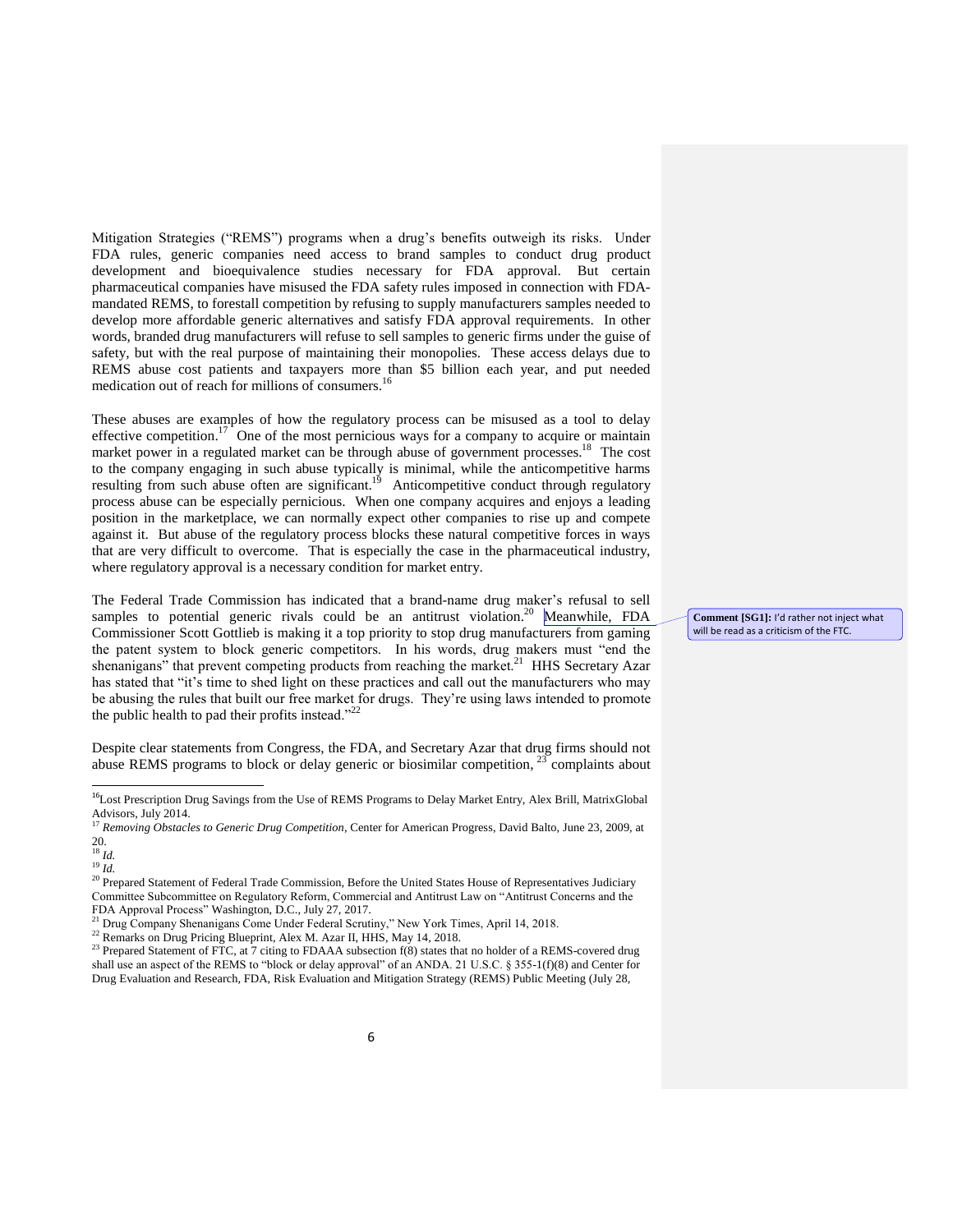abuse of the regulatory process persist. Indeed, in May, FDA Commissioner Gottlieb noted that there have been 164 reports of generic drug makers requesting assistance from the FDA because of these delay tactics.<sup>24</sup> The FDA also published two draft guidance documents to help ensure generic drug makers get through the development and approval processes more efficiently for drugs that have heightened safety requirements.<sup>25</sup>

We applaud the FDA's efforts to call out the abusers by publishing names of brand companies that refuse to provide reference product samples to generic manufacturers, and to establish a more efficient process for generic drug approval, but more is required.

We encourage the Administration to ensure that lower-priced generic and biosimilar medicines are able to launch at the earliest possible date, without being blocked by abusive patent or regulatory gamesmanship. To do this effectively, the Administration needs to step up its efforts to make sure that the CREATES Act, bipartisan legislation explicitly prohibiting companies from using restricted access programs as a way to block generic competition, is passed. The legislation is projected to save American taxpayers \$3.8 billion over 10 years through savings to Medicare and Medicaid, and would result in billions in additional savings for American consumers.<sup>26</sup> The Administration should review existing REMS programs to determine whether distribution restrictions are even appropriate; expand generics' access to samples necessary for generic development; and take steps to facilitate generics' access to products that are under distribution limitations by the manufacturers. Addressing the loophole that invites the abuses will encourage generic drug competition, and generate billions of dollars in savings for consumers.

The Administration should also prevent other patent abuse tactics employed by some pharmaceutical companies. The Federal Trade Commission should investigate and challenge the use of sham regulatory filings and other efforts to subvert the regulatory process. Patent gamesmanship is an enormous problem that drives up prescription drug cost to patients and consumers. One of the key ways to stem these abuses is to maintain a strong *inter partes* review process at the Patent and Trademark Office.

## <sup>25</sup> *Id.*

 $\overline{a}$ 

<sup>26</sup> Drug Company Shenanigans Come Under Federal Scrutiny, Robert Pear, NY Times, April 14, 2018.

<sup>2010),</sup> at 270-71 (statement by Jane Axelrad, Associate Director of Policy, Center for Drug Evaluation and Research), http://www.fda.gov/downloads/Drugs/NewsEvents/UCM224950.pdf; FDA, Risk Evaluation and Mitigation Strategies; Notice of Public Meeting; Reopening of Comment Period, 75 Fed. Reg. 34453, at 34456 (June 17, 2010) (noting FDAAA subsection f(8) and requesting input on steps FDA could take "to ensure that REMS are not used to block or delay generic competition").

<sup>24</sup> Creates Act Will Bring Lower Priced Prescription Drugs to Market for Hardworking Americans, David N. Cicilline (D-R.I.) and Tom Marino (R-PA.), The Hill, July 3, 2018.